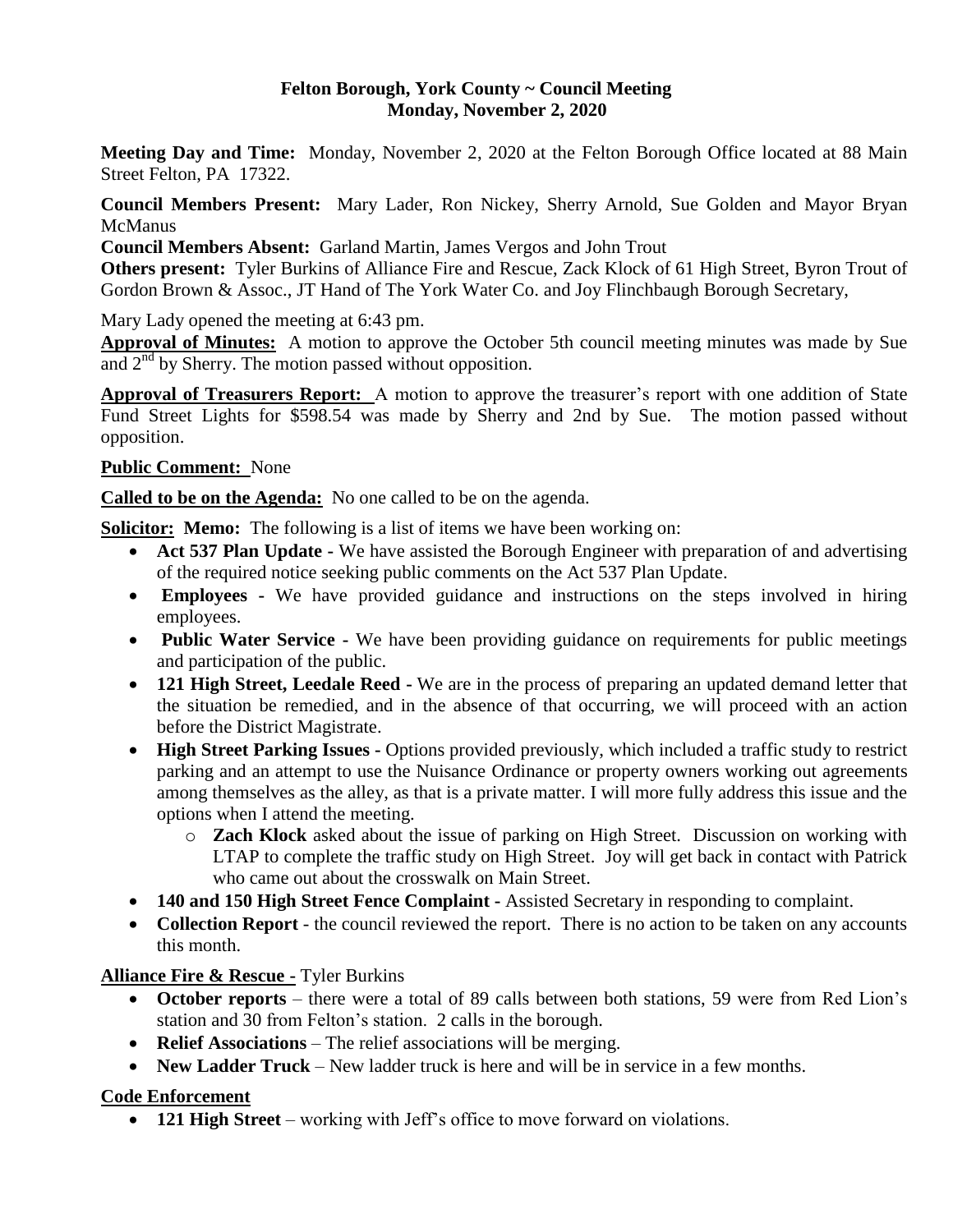- **140 High Street**  Joy visited 140 High Street to see the situation with the fence and took pictures. After consultation with Jeff, it was determined that this is between neighbors and not a borough issue. A letter was sent to the owner stating that.
- **9 Maul Ave porch / uninspected van**  Notice was sent again. Did receive an email form the owner to the tenant in regards to the issues. Will be meeting with Cliff at South Penn Codes Consultants about helping with filing of citations.

**Public Meeting for the review of the Act 537 Plan** was opened at 7:00PM. Byron asked if there were any comments in response to the study. **JT Hand president of the York Water Company** was present to say that they have reviewed the plan and they fully support this special study. Figure 1 of the plan represents the whole borough so that in the future if someone outside of current sewer service area requests sewer, they can approach the PUC about supplying that to them. They currently have 1 application for a sewer connection outside of the current service area. With no additional comments a motion to end the Public Meeting for the Act 537 Special Study was made by Sue and  $2<sup>nd</sup>$  by Ron. The motion passed without opposition. JT then left the meeting at 7:15 pm.

## **Engineer** – Byron Trout

- **Act 537 Plan advertisements** the plan was advertised for a 30 day public comment period. Once the 30 days is up then the plan will be submitted to DEP.
- **Charles Street DGLVR** when the borough submitted the application for Charles St a required In Kind amount of \$4800 was submitted. The additional work on Charles Street came to \$3200 so the borough will put out a total of \$8,000 for the work on Charles Street and Gordon Brown will pay \$27,325 for the calculation error. YCCD is giving an additional \$9300 towards the project as well. A motion to approve the borough's payment of \$8,000 for the Charles Street DGLVR was made by Sue and  $2<sup>nd</sup>$  by Ron. The motion passed without opposition.
- **Playground Grant** the borough as been awarded the grant and should have the contract sometime after the beginning of 2021. It would be a good idea to start reaching out to Home Depot, Lowes and Ace to get some donations for the park.
- **CDBG Grants opening**  Bryon discussed with Joy about applying for a possible CDBG grant to help with the new playground. Planning activities are always available for funding through CDBG. Byron left the meeting at 7:21 pm.

# **Old Business:**

- **Public Water** 
	- o Draft agenda for meeting the draft agenda that was provided last month has not changed
	- o January 11th at Fireside at the Fiddler's the fire company will donate the use of the building to the borough but there will need to be cleaning done. They can provide the supplies if the council wants to do the cleaning after the meeting or we can pay the \$65 they pay to have it cleaned. Council agreed to pay the cost.
	- o No speaker system available There is no sound system available but the chief Scott has a DJ business so we could ask for him to supply. The council agreed.
	- o Representations at the Meeting: Kim Walson of YCPC will attend on 12/7 to present the counties Home Improvements program to the council and also on 1/11, Kent Croman will attend 1/11, Jeff Rehmeyer will attend 1/1, Peter Fisher of USDA will attend 1/11. State Police don't know the schedule yet but will make sure that the officers in the area are aware of the meeting taking place. Mary has spoken to 2 realtors and Joy is trying to get information from our insurance company on what discounts resident may get on their Homeowners Ins based on the different ISO ratings.
	- o Draft letter to residents presented to the council and also sent to Jeff to review. Jeff suggests that we need to allow comments from those that are joining via Zoom as well.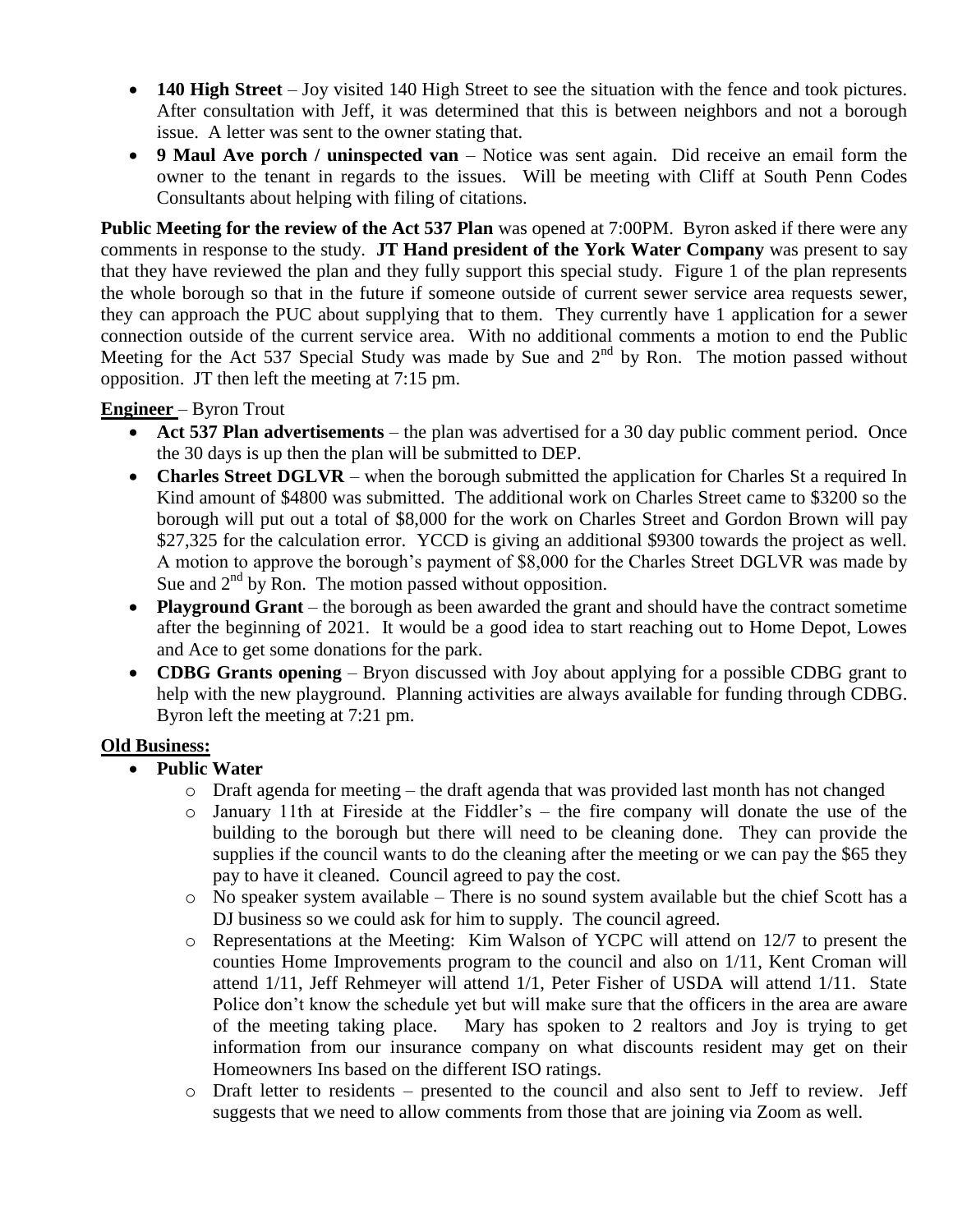- o Pricing on connecting to Public Water Sanders Inc and York Excavating will both be giving estimates on the connections. That will give us a total of 4 estimates to provide to the residents.
- **DCNR Playground Grant** Joy is scheduling a call with our advisor, Cheri Matter.
- **DCNR Grant** Joy found out last week that we can apply for reimbursement for the engineering fees paid this year to do the application for the DCNR grant. The York County commissioners committed \$20,000 in Marcellus Shale \$ if we were awarded the grant. We have requested reimbursement of engineering fees \$11,196.27. The remaining balance will be available in 2021 and we may seek additional funding as well.
- **Crosswalk on Main Street at High Street –** Joy met with Patrick Wright of LTAP and he provided a study of the crosswalk for the borough. The borough can install a crosswalk however being this is a new one, this will flag ADA compliance. In order to be ADA complaint, there would need to be a ramp install on Main Street and the one on High Street would need to be redone. Joy said that we can apply for CDBG funds to cover the cost of the ADA ramps and or also the Marcellus Shale money is available for that too. The council would like to proceed with having this done.
- **Christmas decorations** we have a total of 19 decorations and will need to get approval from Met-Ed to place them on their poles. Joy will come up with the list and get the agreement completed. The decorations may not be able to be installed this year. James did notify Joy that he has all the hardware for them from Crossroads borough now.

# **New Business:**

• **Ambulance Report** – no report for October yet.

• Snow Removal Don's Lawn and Landscape – Don's contract ends this year and he will renew the contract for another 3 years at the same costs as the past three years which is as follows: \$98 per hour 4WD snow plow (truck & operator), \$135 per hour backhoe use (machine & operator), \$115 per hour dump truck (truck with salt spreader & operator), Skid Loader \$110 per hour for machine and operator, Salt and Cinders provided by the borough. A motion to contract with Don's Lawn and Landscaping for 3 years of snow removal was made by Sue and 2nd by Ron. The motion passed without opposition.

- **2021 Draft Budget –**
	- o **Parks and Maintenance person**  After speaking with Jeff the borough's solicitor, we can hire Bobby Trout on as a part time parks maintenance person at \$7.25 per hour for no more than 140 hours per year for a total of \$1200. A motion to hire Bobby Trout as the part time parks maintenance person was made by Sue and  $2<sup>nd</sup>$  by Ron. The motion passed without opposition.
	- $\circ$  **Advertise** a motion to advertise the draft 2021 budget for adoption at the December 7<sup>th</sup> meeting was made by Ron and  $2<sup>nd</sup>$  by Sue the motion passed without opposition.

 **Klugh Animal Control contract for 2021** is the same as last year's contract. A motion to approve the 2021 Klugh Animal Control contract was made by Sherry and 2<sup>nd</sup> by Sue. The motion passed without opposition.

• **Penn Waste increase \$73.01 per month** – due to the York County Solid Waste Authority's increase in the tipping fee, the borough's monthly fee will increase by \$73.01 per month. Joy will see if we need to do an increase in what we charge the residents.

• **SPCA contract for 2021** – The SPCA contract for 2021 is the same as last years. A motion to approve the contract was made by Ron and  $2<sup>nd</sup>$  by Sherry. The motion passed without opposition.

## **Comments from Council** –

 **Sherry** mentioned that her garbage is being collected at 5:30 am and she wondered if there is a time that they are allowed to be in the borough. They are not to collect before 7 am so Joy will check with Penn Waste.